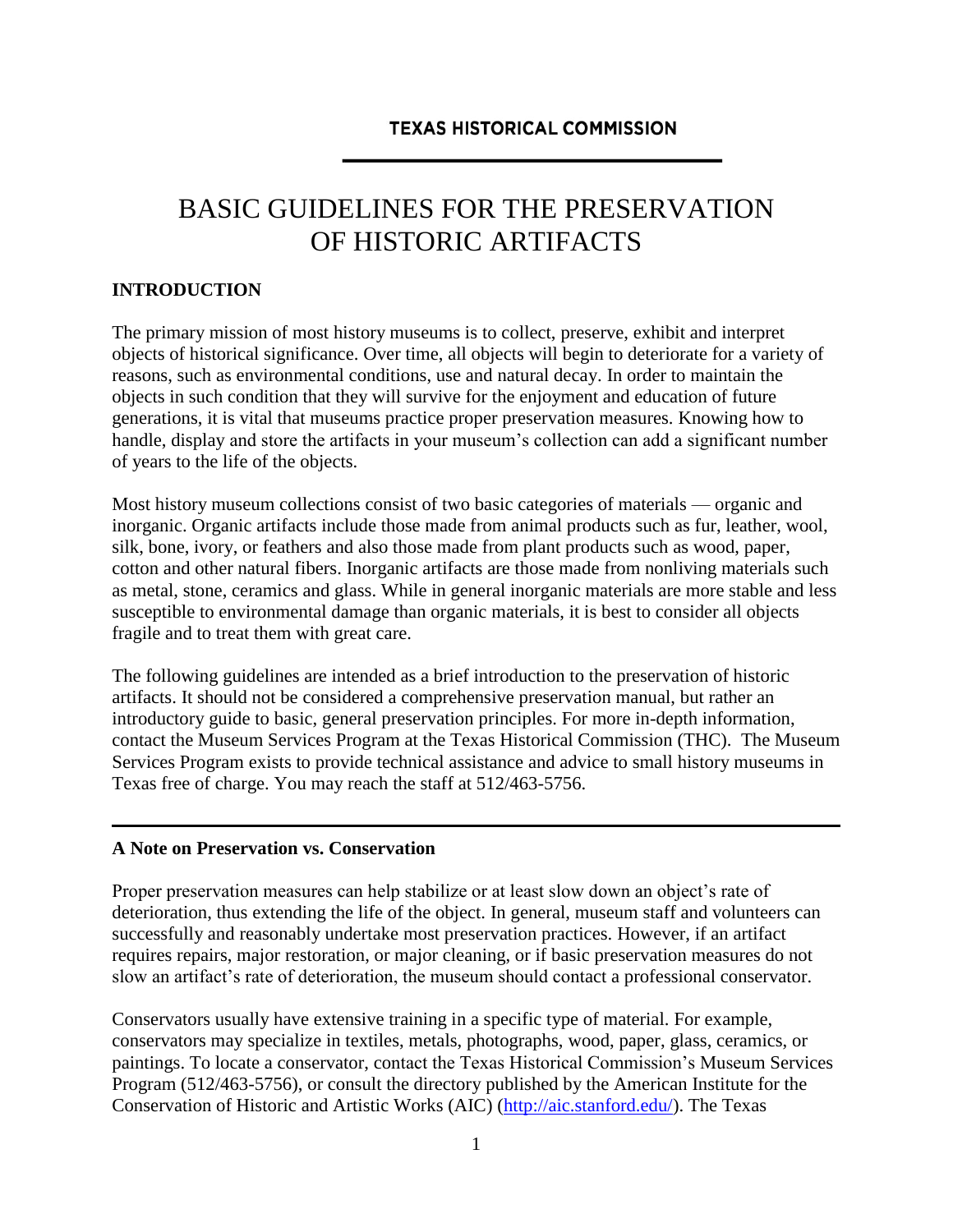Association of Museums (TAM) also maintains a listing of Texas-area conservators on its website [\(www.io.com/~tam/\)](http://www.io.com/~tam/).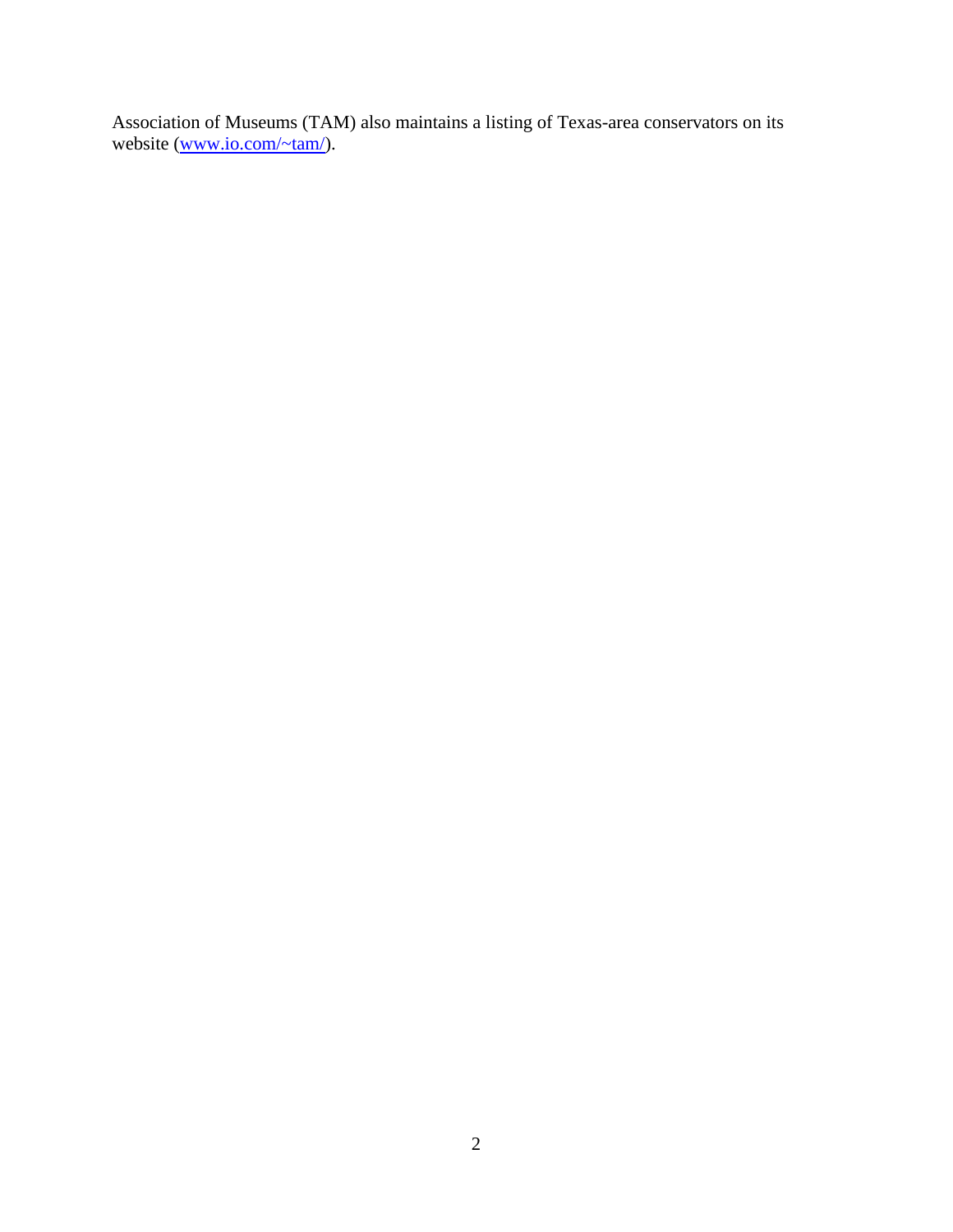### **HANDLING HISTORIC ARTIFACTS**

In general, you should handle artifacts as little as possible. The oils, acids and salts in human skin will damage most all types of materials over time. Whenever it is necessary to touch an artifact — for example, when setting up or taking down an exhibit or when re-housing the artifact for storage — use clean, dry, lotion-free hands. Or more preferably, wear clean cotton or latex gloves. Follow common sense, though, and do not wear gloves if the object could easily slip from gloved hands. Remove watches, rings and other jewelry that might snag, scratch or chip the surface of the artifact. Also be aware of belt buckles, buttons and other accessories that may come in contact with the artifact.

All artifacts should be treated as if they are extremely fragile, even if they do not appear so. It is also important to know the history of the artifact so that you're aware of any previous damage, repairs, loose parts or weak spots. Avoid picking up objects by handles, straps or other protruding components. If an item breaks, make every effort to collect all detached or broken pieces. A well-trained conservator may be able to repair it.

Ideally, artifacts should be handled and/or moved one at a time. Do not stack items in order to move them. In the case of very small, light artifacts, you may place them in a well-padded basket or tray, but do not allow the artifacts to touch. Do not try to carry large, bulky or heavy objects alone. Always pick up an artifact — never push, pull or slide it. Use both hands and provide full support to the entire object, especially the base.

Move furniture by gripping structurally sound components such as the seat frame or base. To avoid sagging in the middle, paper items and most textiles should be placed on a large, stiff piece of acid-free mat board. Very large textiles such as rugs should be rolled on an acid-free tube and carried by at least two people. Move framed works of art or mirrors vertically rather than horizontally by gripping sturdy areas of the frame and carefully supporting the bottom and side. Use padded carts or trolleys when necessary.

Before moving any artifact, make sure you have a clear place to set it. The work space should be clean and free of food, beverages and sharp instruments such as pens, tools, paper clips and keys. If possible, lightly pad the work surface (with archival quality materials) to reduce the risk of objects sliding or rolling off.

If you have questions about how to handle a particular artifact in your collection, contact a professional conservator or call the THC's Museum Services Program at 512/463-5756.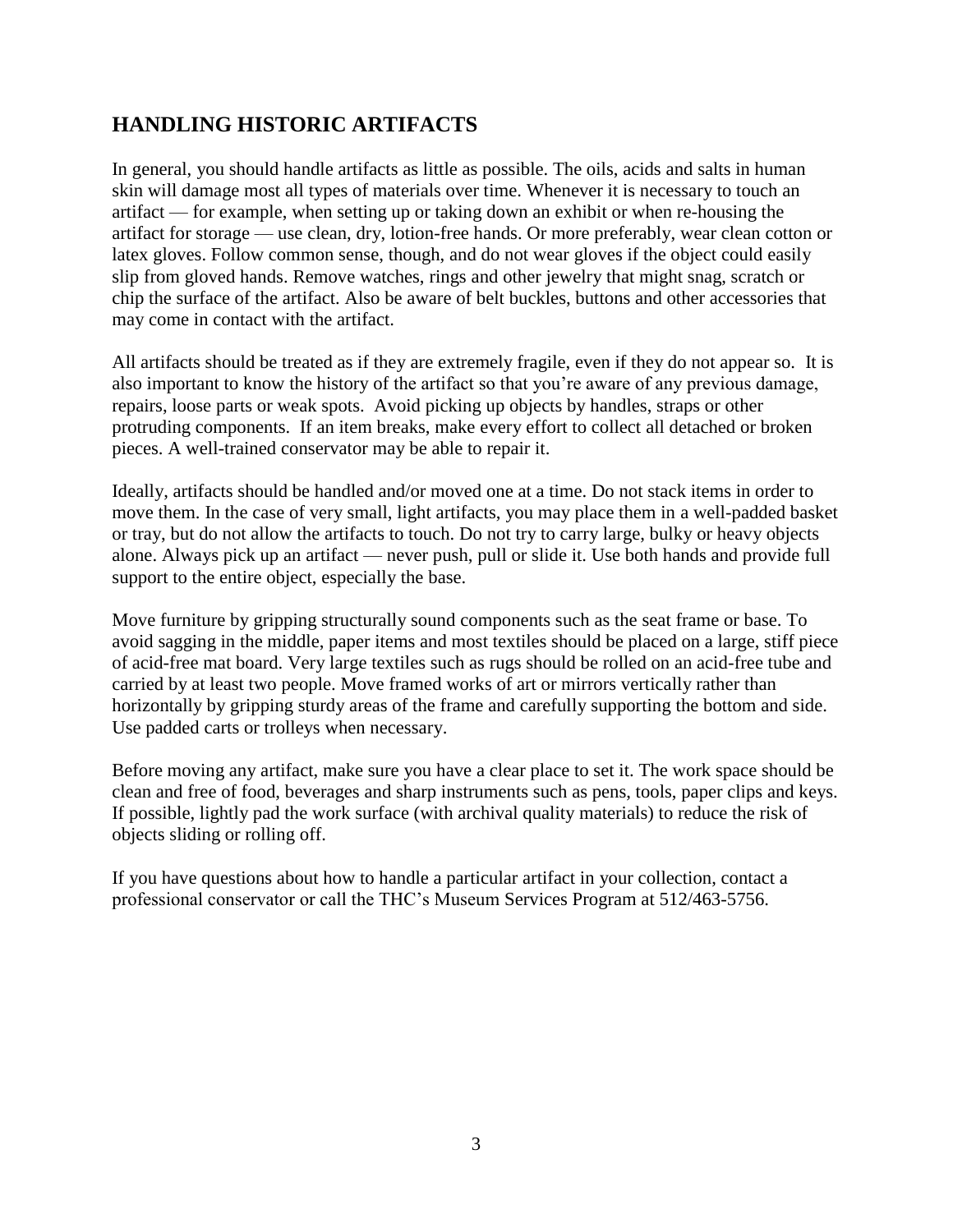### **CREATING A PROPER ENVIRONMENT**

The major environmental factors that affect the long-term preservation of artifacts are light, temperature, relative humidity, air pollution and pests. Museums must take proper action to mitigate the possible damage of these factors.

#### **LIGHT**

There are three types of light: ultraviolet (UV) light, infrared radiation and visible light. All three types are harmful to artifacts and the damage caused by all light is cumulative and irreversible. In fact, displaying an object under ideal museum lighting conditions for just a few weeks could have the same effects as exposing it to bright sunlight for a day or two.

Exposure to light in all forms causes a chemical reaction to happen within the molecular level of an artifact. Light exposure can cause textiles to weaken and fade, dyes and paints to darken or change color, and paper to become weak, bleached, yellowed or darkened. The best preservation practice would be to house all artifacts in complete darkness. Although the exhibition needs of museums will not allow for that, you can take several steps to reduce the harmful effects of light.

Because UV light is the most harmful type of light, make every effort to exclude or filter UV sources. The most common sources of UV are natural daylight and fluorescent lamps, but tungsten-halogen lamps and high density discharge (HID) lamps also give off significant levels of UV radiation. Sources of natural light should be eliminated from all museum exhibit and storage areas when possible, or filtered when elimination is not possible. Cover windows with shades, drapes or blinds. Film products and Plexiglas-type sheeting are other UV filtering options.

Many small museums are lit by fluorescent lights. Museums can reduce the amount of UV exposure from these lights by installing UV filters on the bulbs. Filters come in the form of hard plastic tubes or soft plastic sleeves, either of which can be wrapped around the light bulb. Prices of the UV filters start at around \$50 per dozen and can be purchased from a specialty lighting store or from an archival supply catalog. Filters generally block up to 98 percent of all UV light, but they lose their efficiency over time and should be replaced approximately every 8–10 years.

While incandescent lights do not give off UV, they can emit a significant amount of heat. Therefore, incandescent lights should not be placed inside or near exhibit cases. Use the lowest wattage possible and make sure areas surrounding the incandescent bulbs are well ventilated.

Even visible light can damage the museum's collections. The museum can reduce the harmful effects of visible light by simply turning off the lights as much as possible. Lights in the exhibit area should be turned on only when visitors are on tour or when staff is working on the exhibits. Keep the storage area completely dark except for when staff is retrieving or working with an artifact. Ideally, each exhibit area and the storage area should have its own light switch so that light can be turned on only in the area where needed.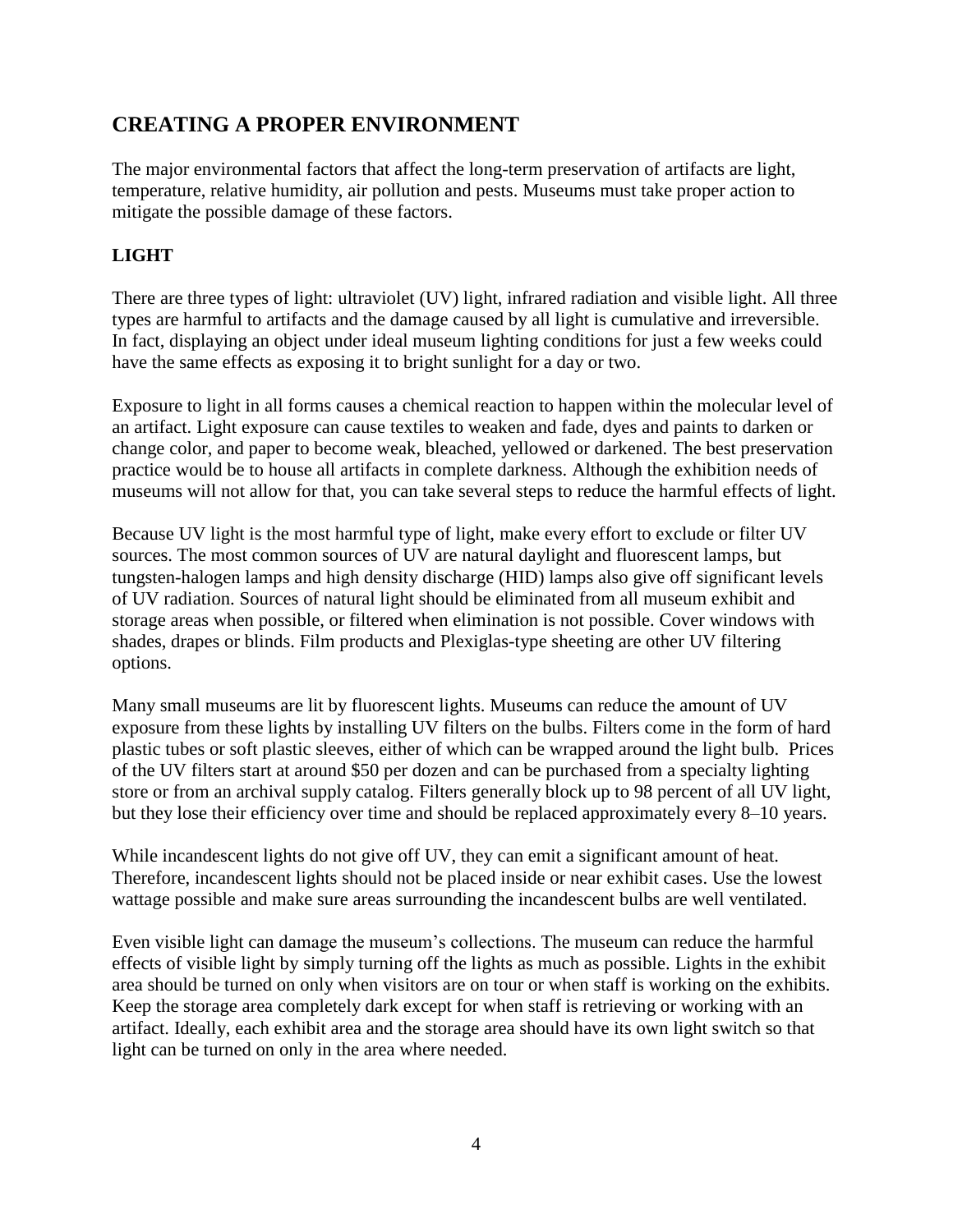The following chart provides the recommended light levels for artifacts on exhibit. When exhibiting mixed collections, choose the recommended light level for the most sensitive artifacts on display. Light levels can be measured with light meters (lux and UV), which can be purchased from archival supply catalogs.

|                                    | Visible light            | <b>Ultraviolet (UV) light</b> |
|------------------------------------|--------------------------|-------------------------------|
| <b>Sensitive collections</b>       | Maximum:                 | Ideal:                        |
| Including textiles, watercolors,   | 50 lux (5 footcandles)   | 0 - 10 microwatts per lumen   |
| photographs and other papers       |                          | Maximum:                      |
|                                    |                          | 75 microwatts per lumen       |
| <b>Less sensitive collections</b>  | Maximum:                 | Ideal:                        |
| Including oil paintings, wood      | 150 lux (15 footcandles) | 0 - 10 microwatts per lumen   |
| and leather                        |                          | Maximum:                      |
|                                    |                          | 75 microwatts per lumen       |
| <b>Least sensitive collections</b> | Maximum:                 | Ideal:                        |
| Including most metal,              | 300 lux (30 footcandles) | 0 - 10 microwatts per lumen   |
| ceramics, stones and glass         |                          | Maximum:                      |
|                                    |                          | 75 microwatts per lumen       |

Another way to reduce the harmful effects of light on museum objects is to rotate the artifacts on display. Return sensitive objects to storage after three months; less sensitive artifacts can be displayed longer, but periodically return them to storage for "rest."

### **TEMPERATURE AND RELATIVE HUMIDITY**

Providing a properly controlled and stable environment is critical to the long-term preservation of the museum's artifacts. The ideal levels vary, however, depending on the type of artifact in question. For instance, metal objects can withstand a wider range of temperatures than can paper or textile objects. Because most museums have mixed collections, with artifacts of all types, compromises must be made. A happy medium is a constant temperature somewhere around 68 to 72 degrees and humidity levels of approximately 45–55 percent.

More important than achieving those particular numbers, however, is maintaining a steady environment. Fluctuation is what causes the most damage. The temperature and relative humidity levels inside a building with no heating, ventilating and air condition system (HVAC), or with an inadequate HVAC system, fluctuate widely with the heating of the day and then cooling of night. Objects made of organic materials such as paper, wood, leather, textiles, etc. swell and contract according to the temperature and humidity levels, and can suffer irreversible damage when subjected to such fluctuation. They may warp, become brittle, tear, break, split, grow mold — any number of things.

Daily fluctuations are more dangerous than seasonal ones. Turning the system off at night or on weekends will have the same negative impact on the museum's collections as if there were no climate-control at all. Therefore, the museum must choose a temperature and relatively humidity level that it can maintain 24 hours a day, 365 days a year. Seasonal variations can be acceptable if they are introduced gradually.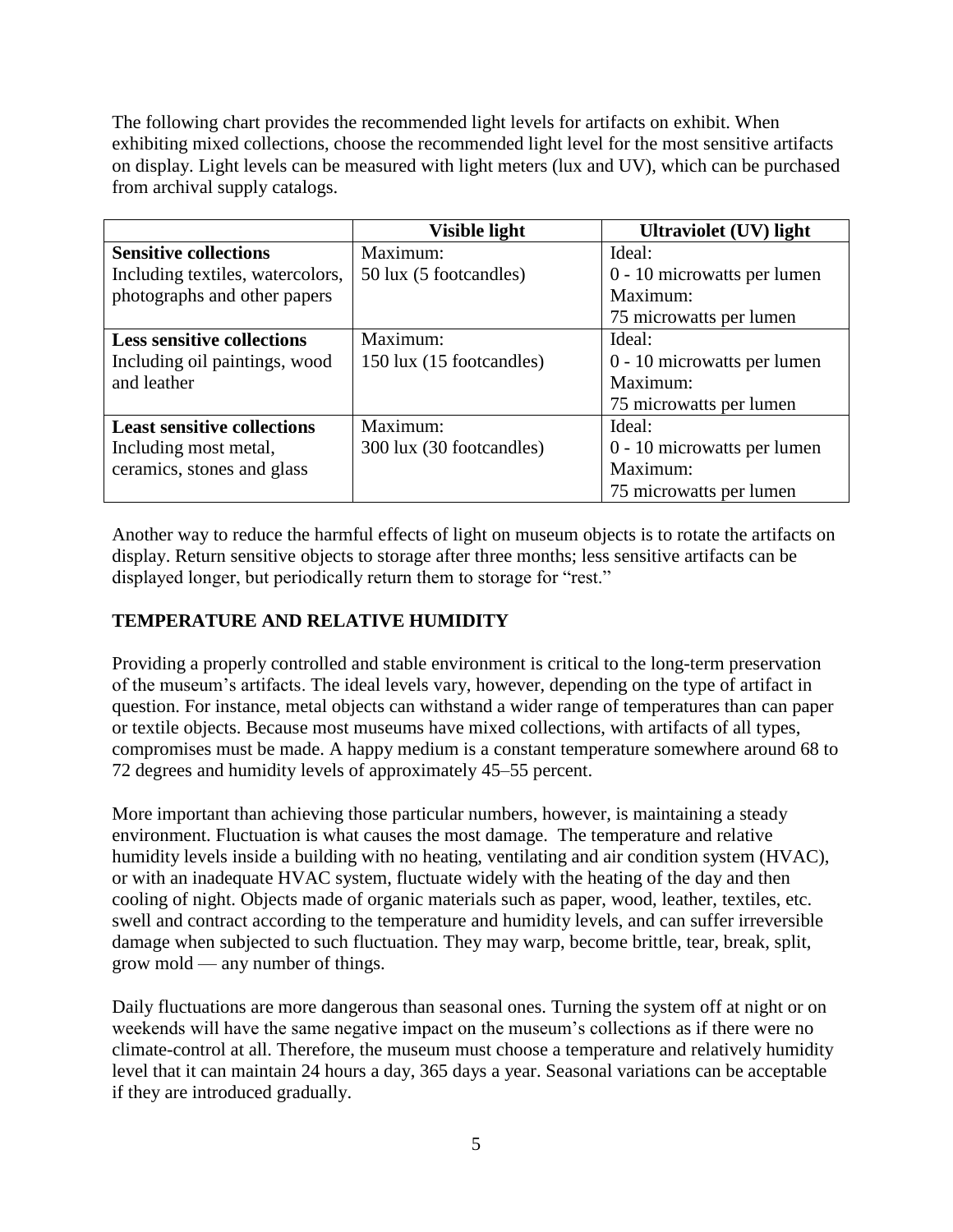Besides providing appropriate temperature and relative humidity control, a quality HVAC system will also help reduce pest activity and air pollutants. Higher temperatures and humidity levels invite and encourage pest activity and mold growth. Additionally, an HVAC will filter out dust, pollen and other damaging air pollutants.

#### **AIR POLLUTANTS**

There are two types of air pollutants — particulate and gaseous. Both can damage historical collections. Particulate contaminates such as dust, soot and pollen can soil, chafe or otherwise blemish artifacts. Gaseous pollutants such as ozone, peroxides, nitrogen oxide and sulfur dioxides can react chemically with other materials to form acid which can harm artifacts. The acid can form within the artifact itself or it can migrate from one material to another.

Pollutants can be controlled with a quality HVAC system and good quality filters for all vents, furnaces, and air conditioners. The systems should be routinely cleaned and regularly maintained. It is also helpful if the intake vents are not located in heavily trafficked areas or other poor air quality areas. Avoid storing or exhibiting artifacts near fireplaces, cooking places or smoking areas. Keeping all windows and doors closed tightly will also ensure a reduction in pollutants.

General museum housekeeping, such as cleaning the floors, walls, windows, storage shelves, light fixtures and office equipment is essential to reducing the air pollutants in the museum. Use only mild cleansers and avoid harsh commercial cleaners that contain ingredients such as bleach or ammonia. Chemicals and gasses given off by harsh cleansers can transfer to artifacts. If it is absolutely necessary to use such products, use the smallest amount possible and make sure the area is well ventilated. Vacuum floors with a quality vacuum cleaner with HEPA filtration or damp mop them with plain water. Be careful about using harsh construction materials such as adhesives, paints and sealants near artifact collections.

#### **PESTS**

Pests can mean big trouble for museum collections. The three categories of pests are: microorganisms, such as mold and mildew; insects, such as moths, beetles and silverfish; and vertebrates, such as birds and mammals. The best defense is a combination of prevention and constant vigilance.

Prevent pest infestation by maintaining proper temperature and relative humidity levels. Higher temperatures and humidity levels invite and encourage pest activity and mold growth. Make sure the museum building is well sealed, so it is impossible for pests to enter the building. Also, discourage pest activity by eliminating food, beverages, potted plants, dried and fresh flowers from collections storage and work areas and from exhibit areas. Outside the building, avoid plants and flowers that attract insects. A dust-free museum environment will also reduce insect activity, so good housekeeping is a must.

Regular monitoring for pests can help detect their presence before a major infestation occurs. Place sticky traps strategically throughout the museum to monitor what kinds of pests are getting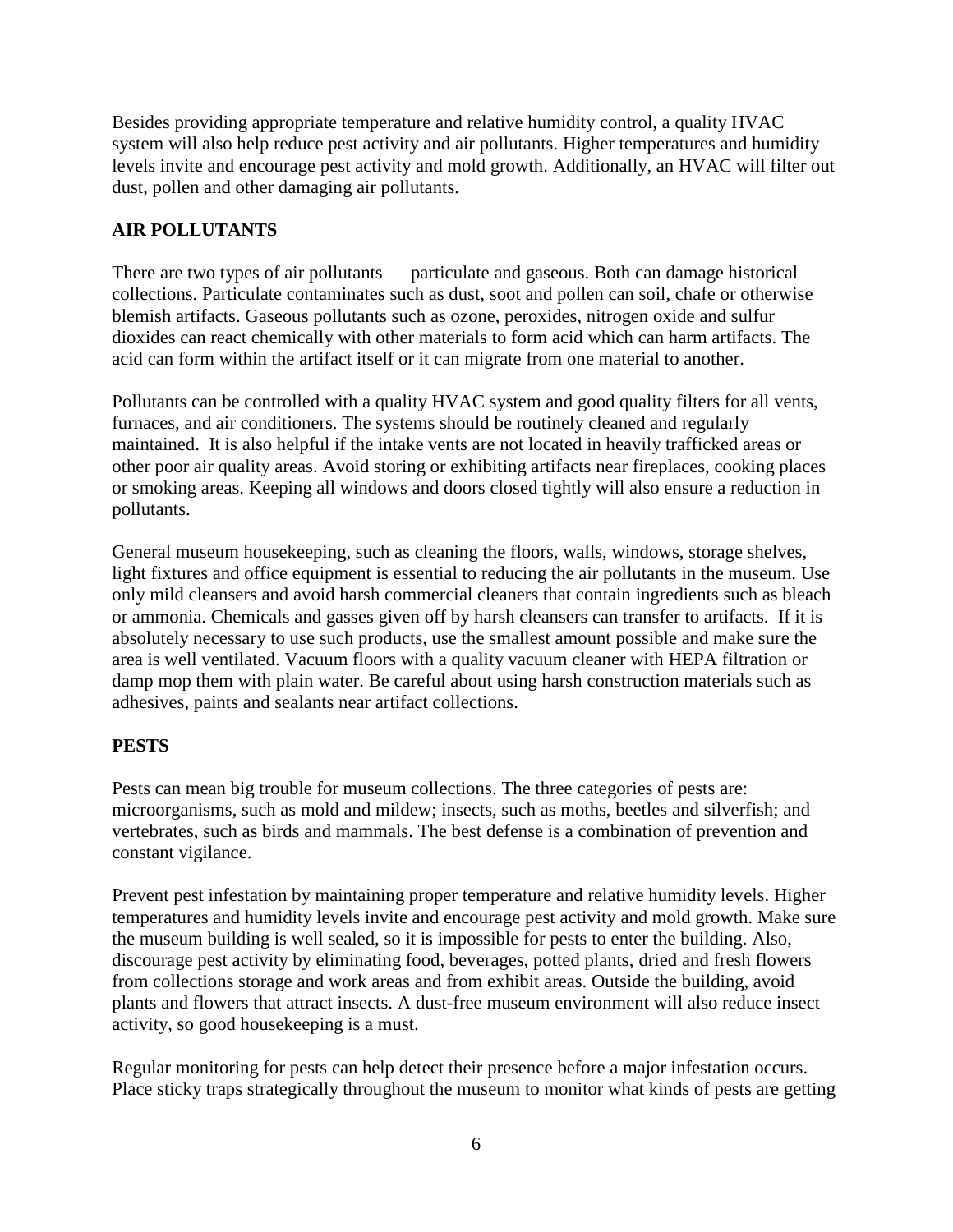in and in what numbers. Periodically inspect artifacts on display and in storage for evidence of insect activity — eggs, larvae, powdery deposits or small holes. During inspections, look for signs of mold or mildew. Any contaminated artifact should be placed in isolation immediately.

If an infestation is spotted, contact a professional exterminator. Choose an exterminator who is willing to work with the museum and its unique needs. Harsh chemical sprays and treatments should be avoided when possible. While an exterminator can treat the general museum environment, a professional conservator should be consulted to treat the artifacts themselves.

A properly regulated museum environment will include controls for light, temperature, relative humidity, air pollutants and pests. If you have any questions about how to implement the proper environmental regulations in your museum, contact a professional conservator or call the THC's Museum Services Program at 512/463-5756.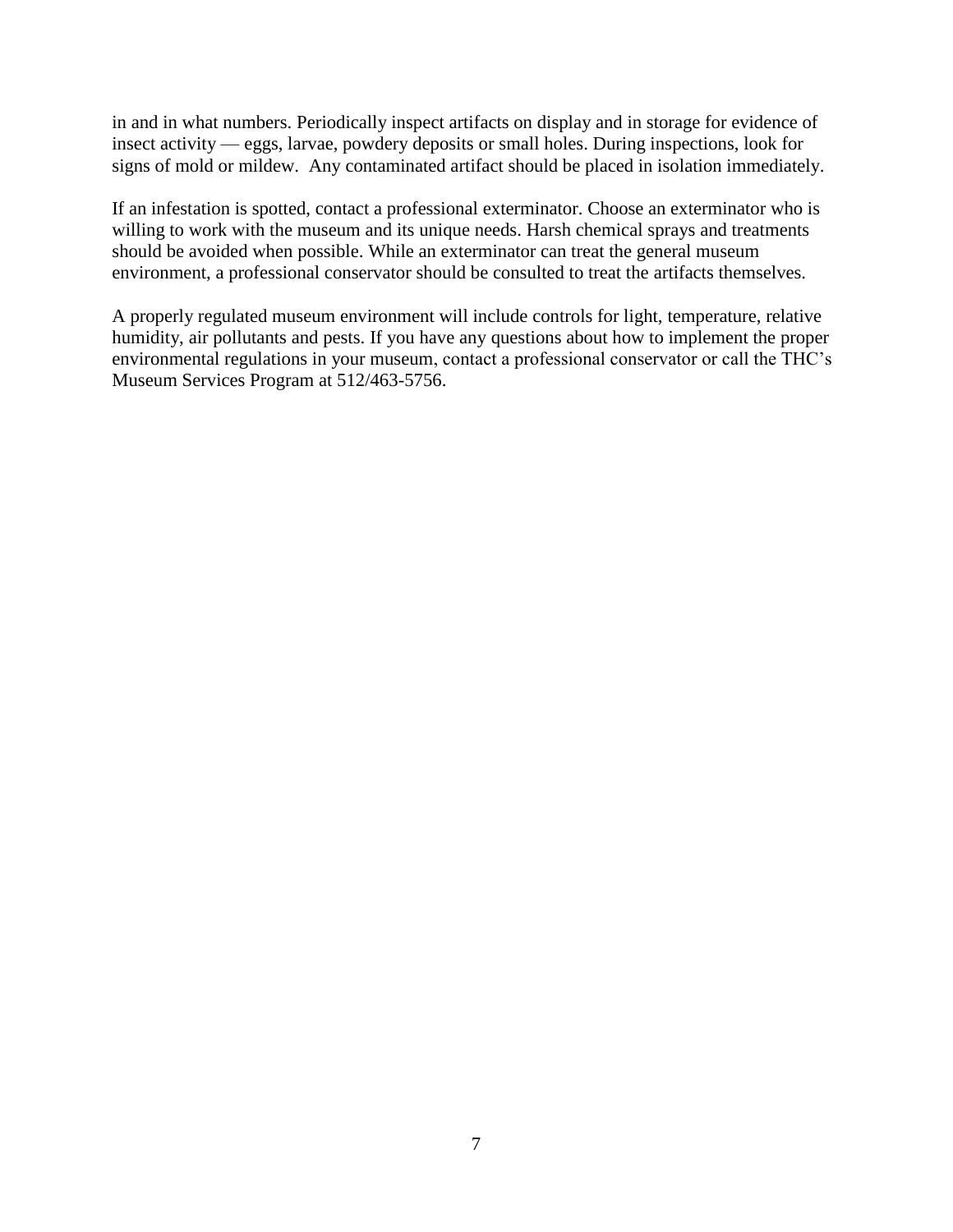### **STORAGE OF COLLECTIONS**

Any artifact accepted into a museum's collection will likely reside in storage for a significant amount of time. Preservation measures include providing a suitable storage environment and preparing the artifact appropriately for long-term storage.

Every museum should have a collections storage area that is separate from the exhibit and office areas. The space should be used to house artifact collections only. Cleaning products, mops and brooms, surplus office supplies, extra furniture, etc. should be stored elsewhere.

For the protection of the artifact collections, the storage area should have a regulated environment as described in the section above. Temperature and relative humidity levels must be kept at constant recommended levels. Light should be kept at a minimum (complete darkness when possible), and should therefore be on a separate switch from other areas.

In addition to a proper environment, storage units — cabinets or shelves — are also important to the storage area. Museum specific storage units are the preferred option, but can be costly. The next best option is sturdy steel shelving or cabinets. Look for ones that have a synthetic polymer powder coating. Anodized aluminum is another good option.

Wood shelving can be problematic because wood emits harmful acids and other substances. Oak is the most volatile. If wood is the only option available, make sure it is properly sealed with a quality water-based polyurethane or paint. It must still be lined with some sort of barrier, such as acid-free paper or barrier board. Note: Properly prepared wood storage units are best for audio and audio-visual collections.

Artifact collections also need to be stored in suitable containers. Choose archival-safe, chemically stable materials such as acid-free boxes, tissue, foam, folders and hangers that are the appropriate size and type for each artifact. Ideally, only one artifact should be stored in each container. These containers will protect the artifacts from light, dust, harmful pollutants and pests. These items are available for purchase from a variety of companies that specialize in museum, archive and library supplies.

If the museum is unable to provide storage containers for each individual object, or if the object is too large for a container, another option is to drape the artifact in a cover made from undyed, unbleached, cotton muslin. This material, which helps protect against light and dust, can also be used to make curtain-like dust covers for open shelving units. Keep in mind that these covers need to be washed periodically.

Storage location is also an important factor in preservation. Avoid storing artifacts along exterior walls since temperature and relative humidity levels fluctuate more readily there. Also avoid storing an artifact on the ground. All artifacts should be placed at least 12 inches from the floor to protect against flooding. Similarly, never store artifacts near or below windows, water pipes, water heaters, or HVAC units and vents.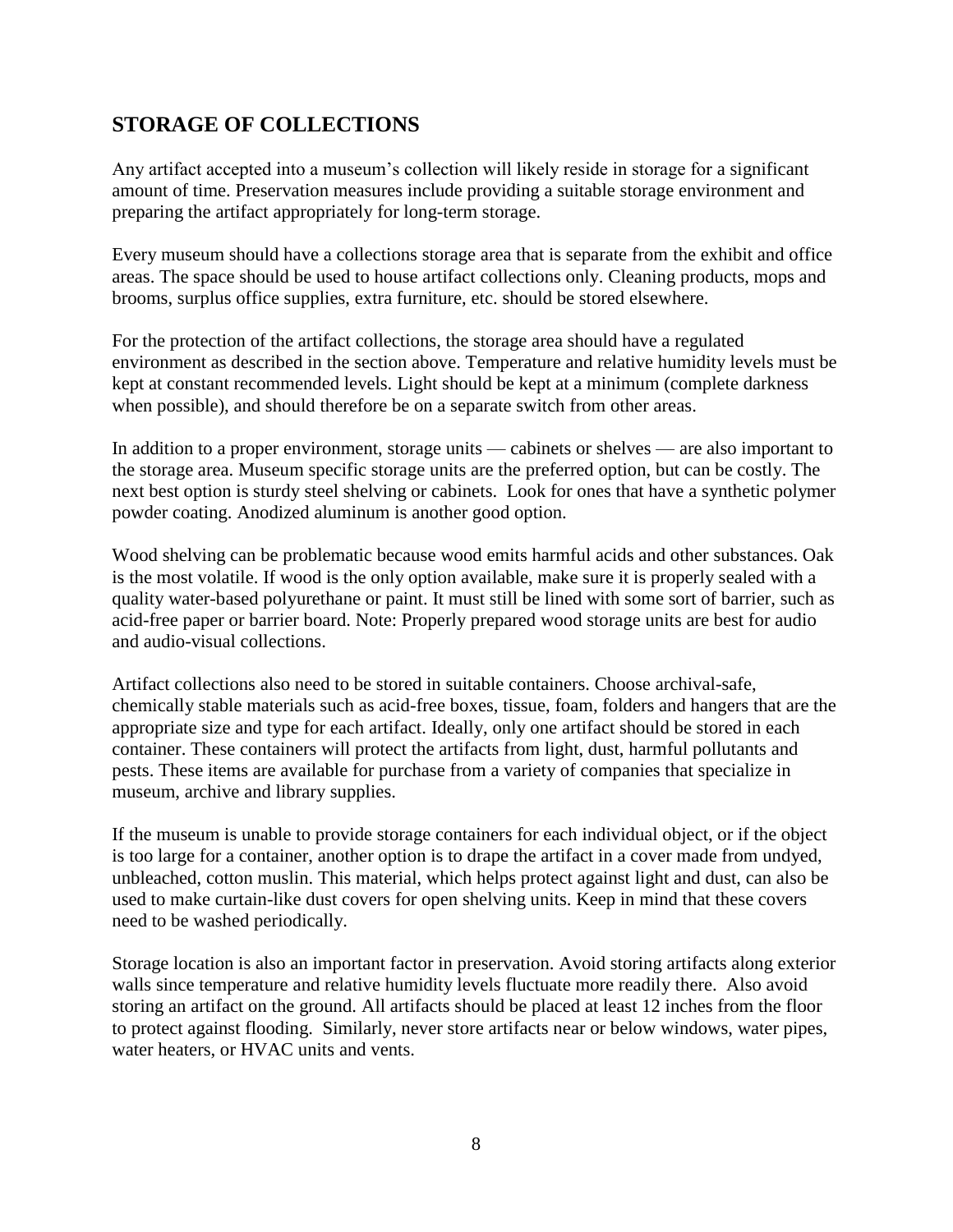Limit access to the storage area to key staff and volunteers only. Visitors and other individuals should not be allowed access to the storage area for any reason. A lockable door is also a reasonable security measure. Distribute keys and/or lock combinations only to select museum personnel.

Artifacts in storage should be inspected periodically to assess their condition. Check for any signs of deterioration and for evidence of pest activity. These inspections should be documented and saved as part of the museum's records.

If you have questions about how to store a particular artifact in your collection, contact a professional conservator or call the THC's Museum Services Program at 512/463-5756. **DISPLAY OF COLLECTIONS**

While an artifact may spend much of its life in museum storage, it will likely spend some time on display as well. To ensure the long–term preservation of the object, certain measures need to be taken while it is on exhibit.

Again, maintain the proper environment as described in the above sections. Controls for light, temperature, relative humidity, air pollutants and pests should be in place throughout the exhibit area. If artifacts are displayed inside cases, make sure that the environment inside the case is as ideal as possible. Heat and moisture can easily get trapped inside the cases, so diligent observation of conditions is required.

Exhibit cases and mounting materials should be made of inert materials, especially those in direct contact with an artifact. Many small museums have exhibit cases that are constructed of wood. As previously explained, wood can emit harmful acids and other substances in a process called off–gassing. Therefore, museums should take precautions to reduce the potential harmful effects of off–gassing.

Wood cases can be altered to make them acceptable for displaying historic artifacts by sealing the surfaces with a quality, water-based polyurethane. Then the cases must be allowed to air out for at least three to four weeks. When returning the artifacts to the case, place a barrier between the artifact and the wood surface. Appropriate barrier materials include Mylar, Melinex, or acidfree buffered paper, tissue or barrier board. If surfaces require padding, consider polyester batting, polyethylene foam, or unbleached, undyed cotton muslin.

As a general rule, do not use adhesives or sticky substances of any kind to mount or aid in the display of any artifact (including photographs). Original clamps, hooks, strings, straps, or handles already attached to an artifact should not be used for support or to take the weight of that artifact. The display technique should place the least amount of stress on an artifact as possible.

Be mindful of the location of artifacts on display. Avoid displays near windows and doors where temperature and light levels can be problematic. Placing artifacts near air conditioning or heating vents should also be avoided. Be careful to not place artifacts or cases in such locations that they will be easily bumped or knocked over.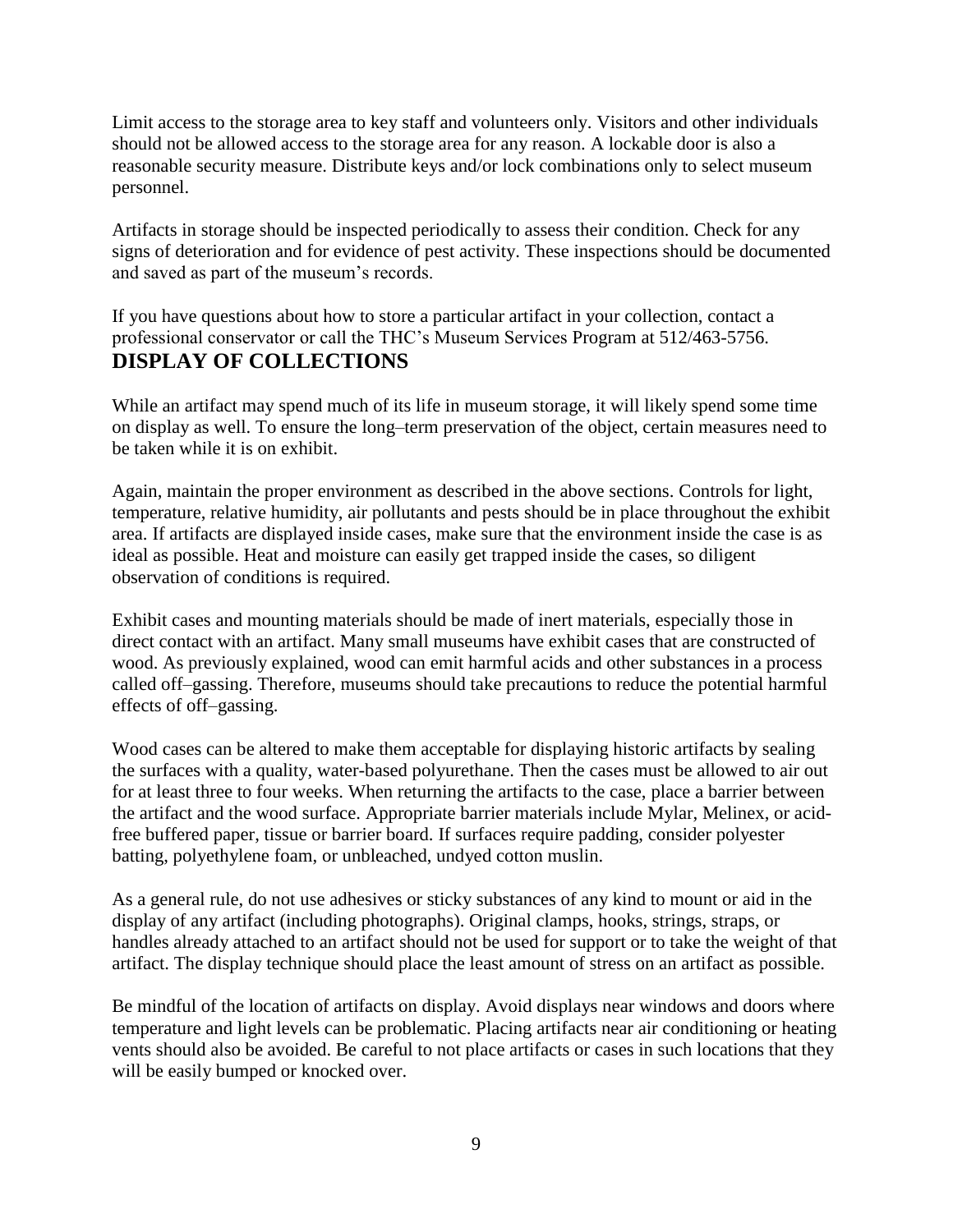Security of the artifacts on display should also be a top concern. Whenever possible, artifacts should be placed in locked cases. If this is not possible, museum staff should monitor the exhibit area when there are visitors present.

If you have questions about how to display a particular artifact in your collection, contact a professional conservator or call the THC's Museum Services Program at 512/463-5756.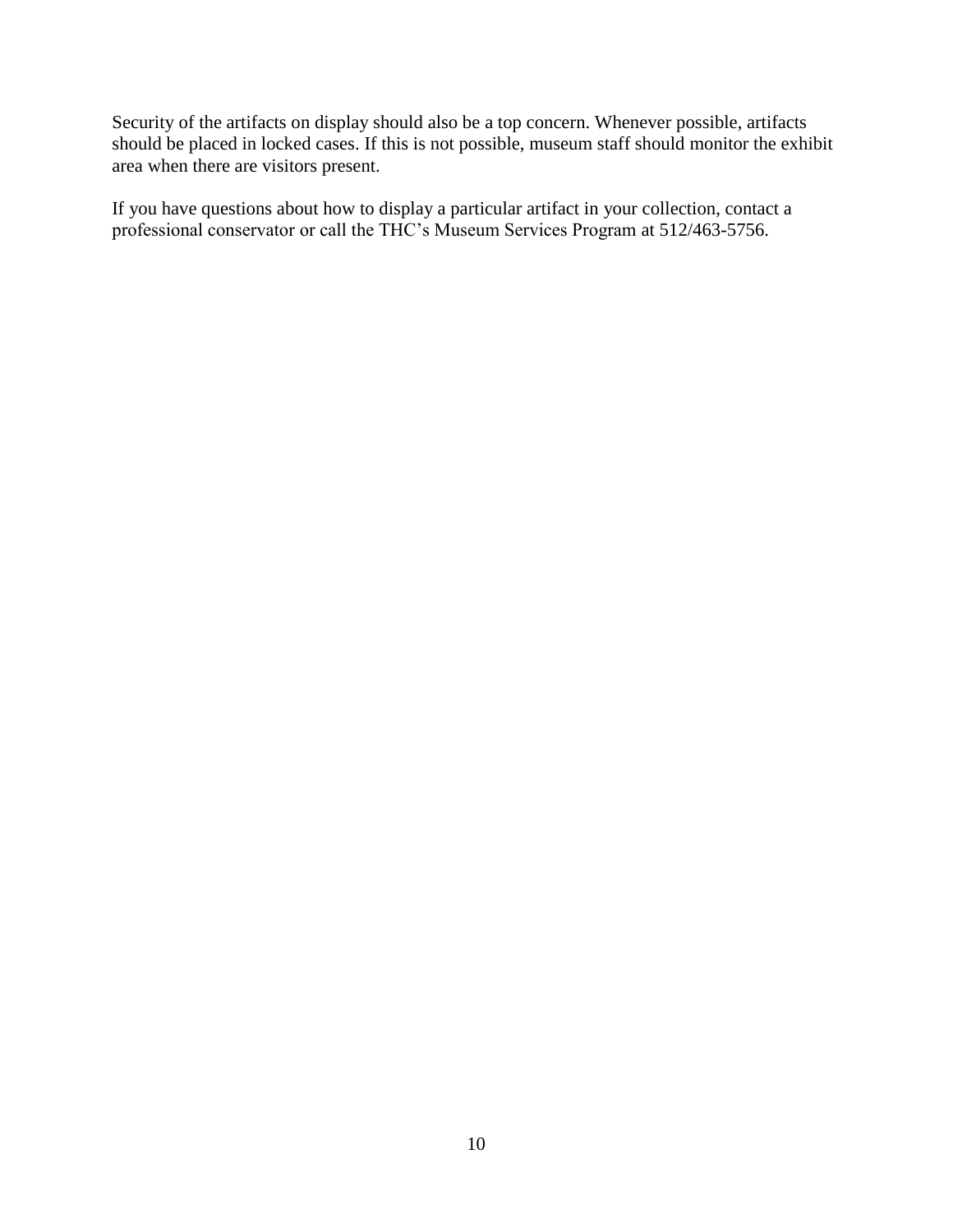### **CLEANING AND REPAIRING ARTIFACTS**

First of all, any stain removal or major cleaning of any artifact should be handled by a professional conservator, or at least with the advice of a professional conservator. Otherwise, cleaning may do more harm than good and could irreversibly damage the artifact. All repairs should be left to a professional conservator.

However, museum staff can carry out some routine cleaning tasks, such as dusting. Before dusting, examine the object carefully to determine how sturdy it is. Proceed only if the object is in sound structural condition. Dust can be removed with a soft, clean, white cotton cloth or a soft natural bristle brush (available from archival suppliers). Dust slowly, gently and in one direction. Do not use feather dusters because they can snag or catch on the surface of an object.

Avoid using dusting sprays or polishes on artifacts. The chemicals released by these products can be harmful, as is the build-up of the products over time. A small amount distilled water and a clean white cotton cloth can be used to remove any stubborn dirt.

Another way that museum staff can remove dust from structurally sound artifacts is with a special museum vacuum. Note that it is not acceptable to use a regular vacuum for this task; it must be done with a vacuum specially designed for use with museum collections. These vacuums allow the user to adjust the amount of suction depending on the type and condition of the artifact. Take care to use the appropriate attachment or nozzle for each type of artifact.

Vacuuming can be a particularly effective cleaning method for textiles in good condition. To insure that damage does not occur, the following procedure is recommended: begin by gently brushing dirt from the surface of the textile with a soft brush. Then vacuum the surface using a low–suction museum vacuum with a clean brush nozzle attachment. A nylon screen should be placed between the textile and vacuum during cleaning to catch any loose fragments that could be detached during the process. Cover the edges of the screen with cotton bias tape (or something similar) to keep it from snagging the textile. Vacuum both sides of the textile.

As for general museum housekeeping, such as cleaning the floors, walls, windows, storage shelves, light fixtures and office equipment, use only mild cleansers. Avoid harsh commercial cleaners that contain bleach or ammonia. Chemicals and gasses given off by harsh cleansers can transfer to your artifacts. If it is absolutely necessary to use such products, use the smallest amount possible and make sure the area is well ventilated.

If you have questions about how to clean a particular artifact in your collection, contact a professional conservator or call the THC's Museum Services Program at 512/463-5756.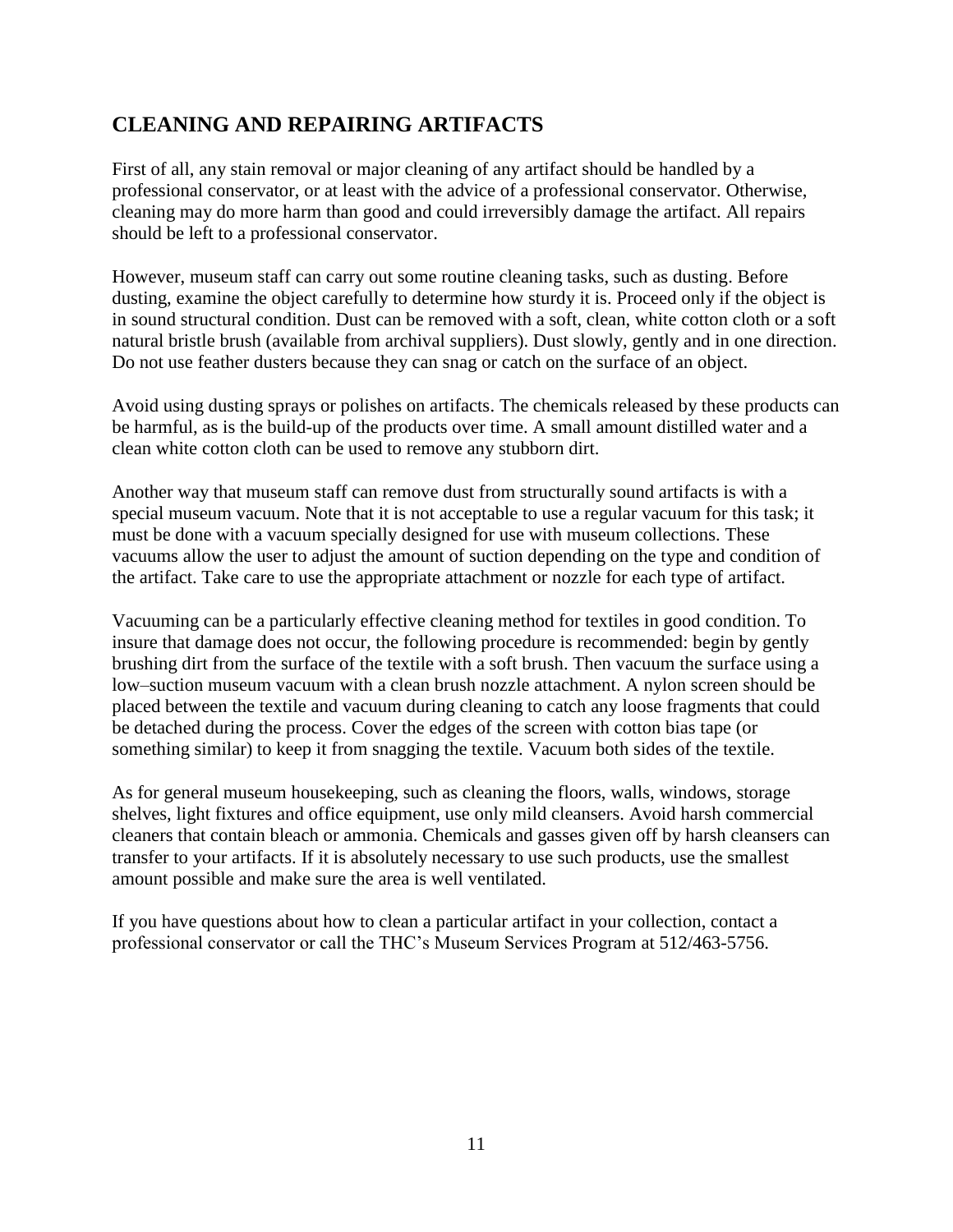### **ACCESS AND SECURITY**

As the above sections have demonstrated, the long–term preservation of artifacts can be affected by a variety of environmental conditions, as well as by careless handling or improper exhibit and storage techniques. However, the threat to artifact condition does not stop there. Artifacts are also susceptible to loss through theft, vandalism or disaster. Museums must take measures to address these threats.

First of all, to reduce the risk of theft or vandalism, access to collections must be restricted and limited. Keep storage areas locked at all times. Only key staff should have access to collections in storage, and visitors should not be allowed to enter at all. Ideally, storage rooms should have no windows.

During hours of operation, monitored visitors while in exhibit areas. Allow visitors to enter and exit the museum through one door only. That door should be monitored as well. All exhibit cases need to be lockable and only select staff should have keys. Do not allow visitors to handle artifacts. Objects displayed openly (not in a case) should be kept out of reach by using appropriate barriers. Anytime that a particularly high-value or rare artifact is on exhibit, the museum should notify the local law enforcement agency.

The museum building in general should be kept secure. High-quality, heavy-duty locks on all doors and windows are a must. Again, distribute keys and combinations only to select staff. Keys must be collected from any staff member who leaves the museum's employ, and locks should even be changed periodically.

Other measures to reduce the risk of theft or vandalism include after-hours security lighting, security guards or patrols and automated alarm systems linked either to a security monitoring firm or local law enforcement office. Sadly, many thefts are committed by insiders, so background checks on new employees and volunteers are a wise precaution.

Disasters such as fire, flooding or violent storms can also put artifact collections in danger, as can smaller emergencies like leaking pipes or roofs. Early detection of such threats is important. Systems to detect heat, smoke and water should be in place in all museums. Fire alarms should be wired directly to the local fire department, while water detection systems can alert an off-site staff member. Situations such as leaking pipes and roofs can be detected by routine, diligent and careful observation.

The museum should also have some sort of fire suppression system. Hand-held fire extinguishers are acceptable for small fires which are detected immediately. But for fires that break out after hours, a more substantial suppression system is required. Water sprinklers are still the most common type of system because they are most economical. Museums should opt for newer systems in which each sprinkler head is activated individually, therefore releasing water only in areas in which smoke or heat is detected. A more artifact-friendly fire suppression system uses carbon dioxide  $(CO_2)$  rather than water, but it can be costly.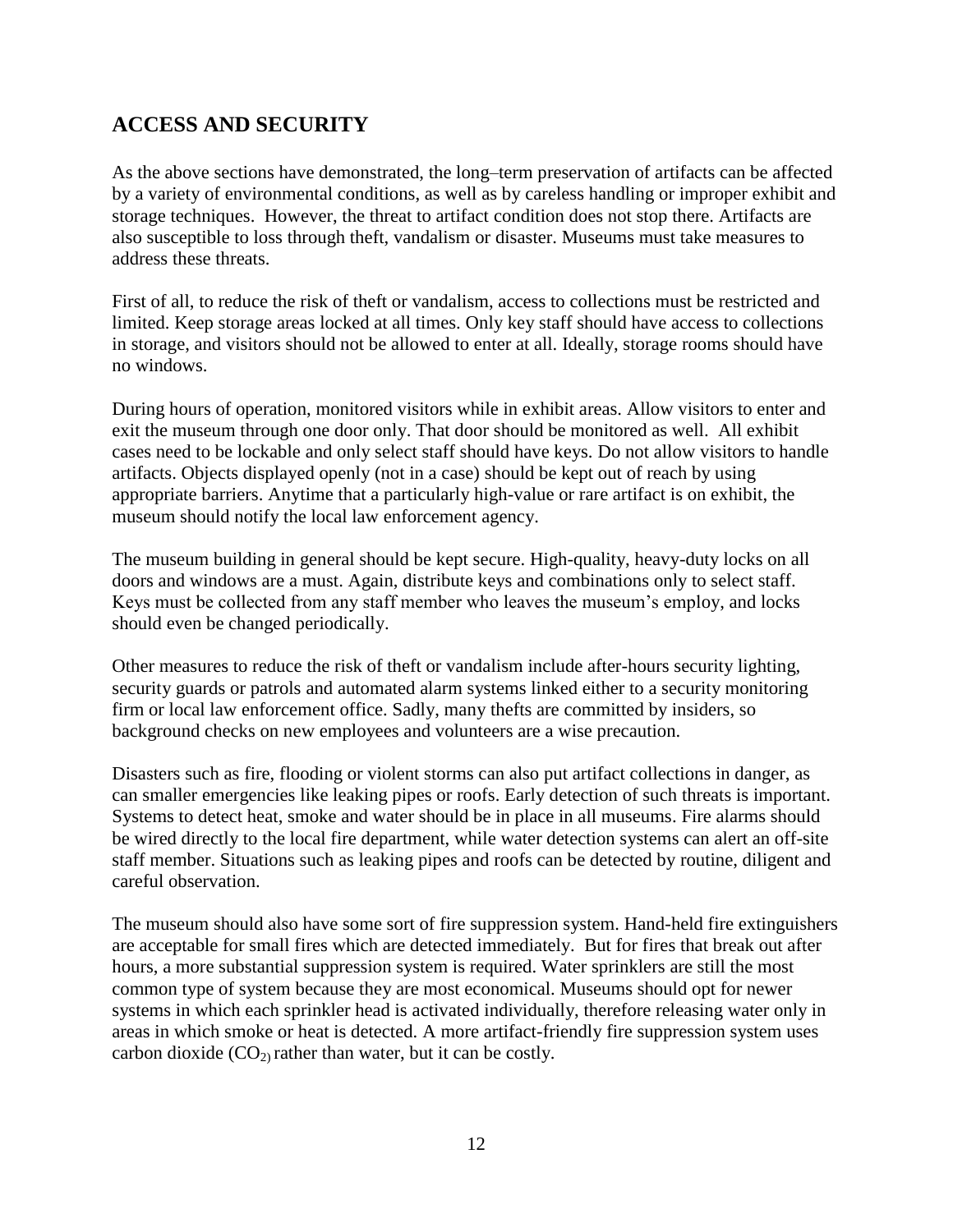Every museum, no matter how small, should have a written security or risk management policy so that every staff member can systematically help reduce all threats to the museum's collections. The museum should have a written disaster plan so that all staff knows what needs to be done when disaster strikes and who is responsible for doing it. While this publication deals only with collection security, the policies should also include provisions for the safety of people. Waiting until a disaster strikes to begin planning is unacceptable. It is the museum's responsibility to act immediately to protect its people, facility and collections.

If you have questions about access or security and disaster planning, contact a professional security contractor or call the THC's Museum Services Program at 512/463-5756.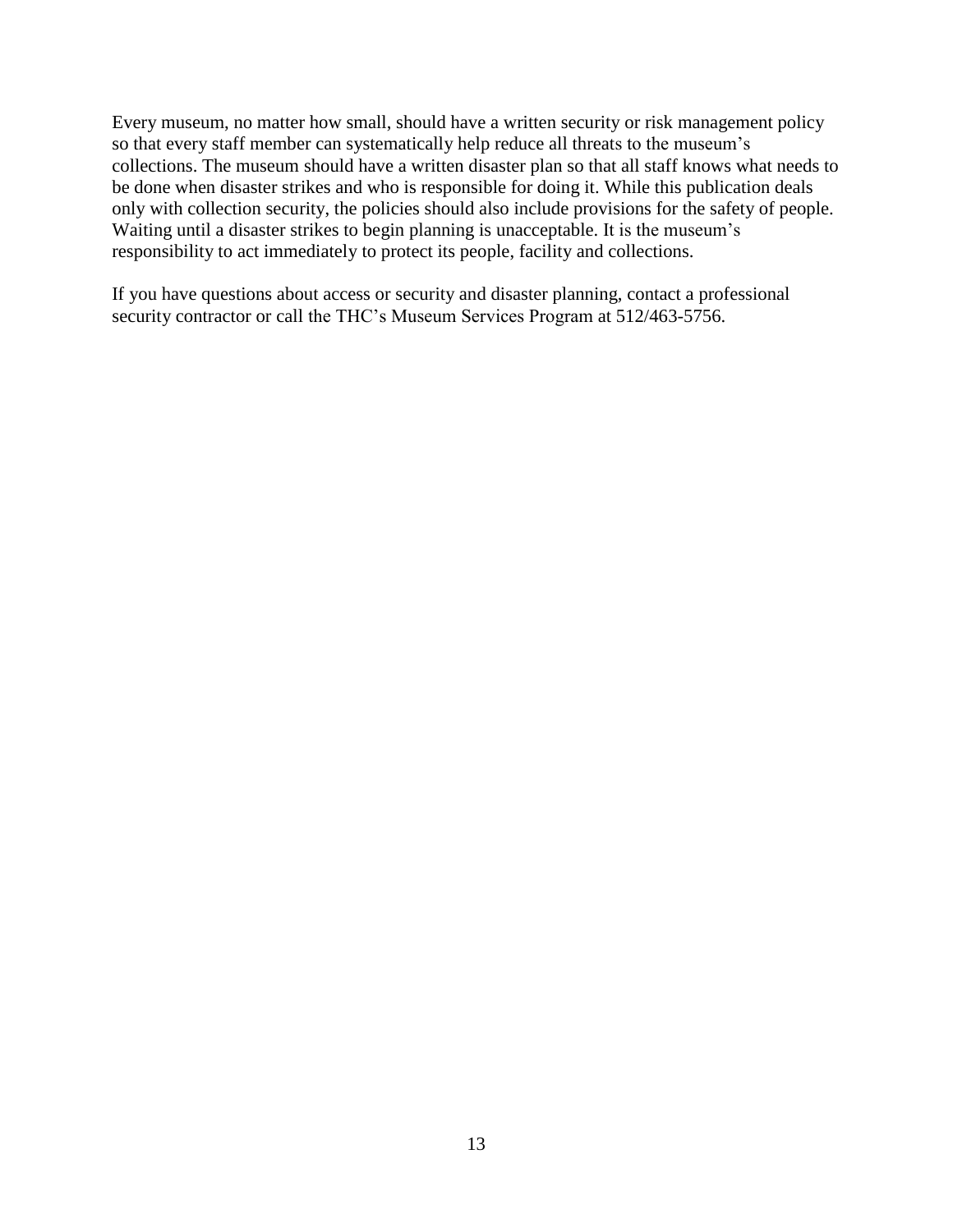## **RECORD KEEPING AND DOCUMENTATION**

Providing adequate care for the long-term preservation of artifact collections also requires the museum keep accurate and thorough records on every artifact in its possession. Records should be considered an important part of the object itself. A written collections policy should outline procedures for how artifacts are accessioned, deaccessioned, catalogued, loaned and cared for in general.

Proper museum records will document the following information:

- When, how, and from whom the object was acquired (establishing legal ownership)
- When the object was accessioned, to what collection and with what accession number
- A complete catalog entry including a full description of the object as well as a photograph
- Details of any damage to the object
- Results of periodic condition reports (helps determine deterioration rates, if any)
- Details of any conservation treatments on the object
- The exact location of the artifact

Accession numbers should be well-secured (though not in a permanent manner) to each artifact to help identify it and locate it. The museum should conduct periodic inventories to ensure that all objects are still in the museum's physical custody. Notify authorities immediately if any object is missing and provide them with the object's full description and photograph.

Though many computer programs are now available to assist with keeping track of all the museum's records, keeping paper copies is still a good practice. Print the records on acid-free paper and store them in acid-free folders. At least one paper copy and digital copy should be kept locked in a fire-proof cabinet on the museum's premises, while another copy should be secured off-site.

By thoroughly documenting each artifact, the museum readily will be able to determine what they have, where it is, and in what condition — thus enabling the museum to make prudent decisions regarding the preservation of its collections.

If you have questions about how to document your museum's collections, how to apply accession numbers to your artifacts, or how to write an effective collections policy, contact the THC's Museum Services Program at 512/463-5756.